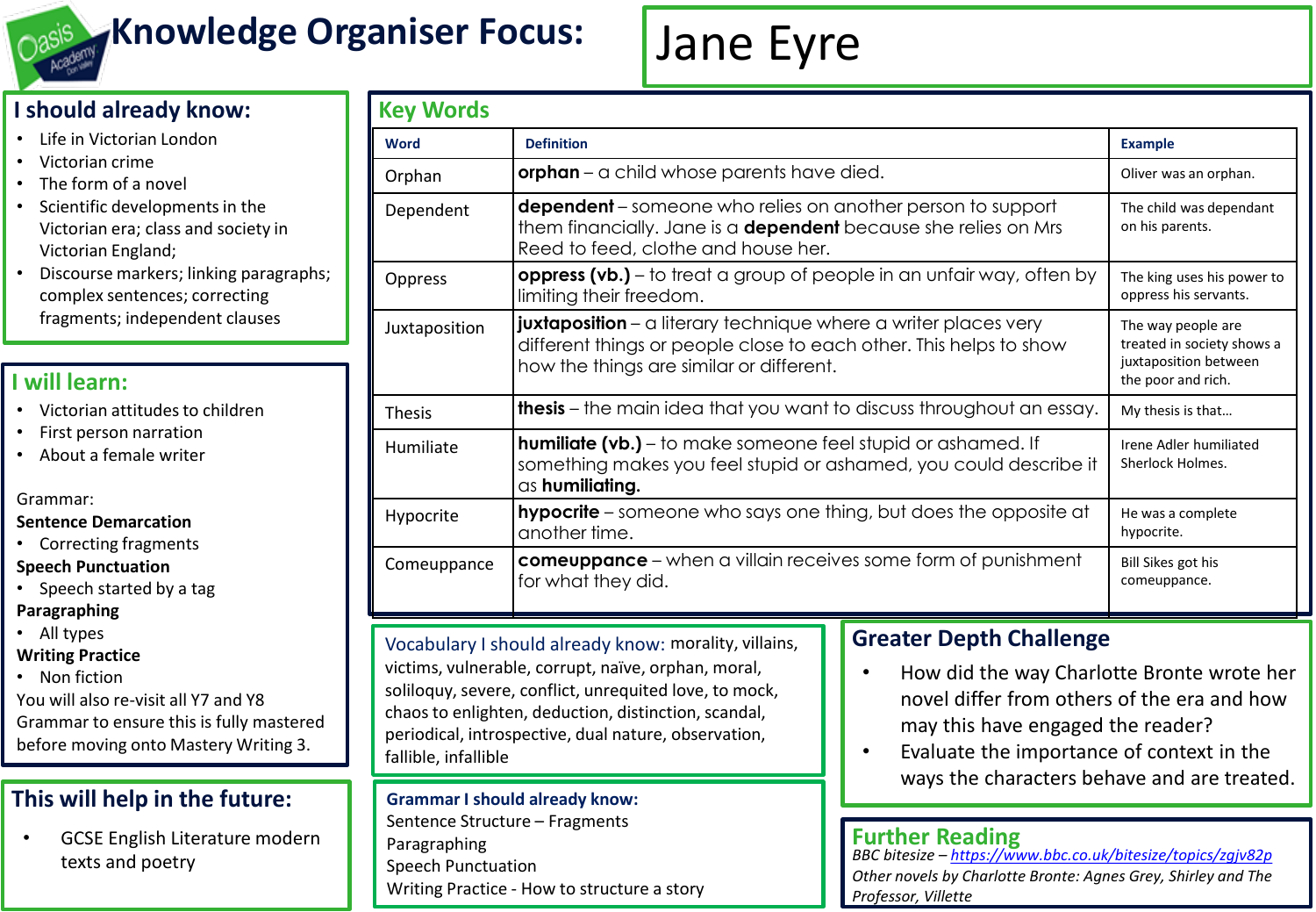| <u>'Jane Eyre' 1-10: Knowledge Organiser</u> |                                                                                                                                                                                                              | <b>Locations</b>                                                                                                                                                                                                                                 |              | <b>Key words</b>                                                                                                                                                                |  |
|----------------------------------------------|--------------------------------------------------------------------------------------------------------------------------------------------------------------------------------------------------------------|--------------------------------------------------------------------------------------------------------------------------------------------------------------------------------------------------------------------------------------------------|--------------|---------------------------------------------------------------------------------------------------------------------------------------------------------------------------------|--|
|                                              |                                                                                                                                                                                                              | <b>Gateshead Hall</b>                                                                                                                                                                                                                            |              | orphan - a child whose parents have died.                                                                                                                                       |  |
|                                              | <b>Chapter breakdown</b><br>On a bitter day, Jane is curled up with a book when<br>her cousin, John Reed, discovers her and hits her.<br>She fights back and is sent to the red-room.                        | Home of Mrs Reed, John, Georgiana, and<br>Eliza Reed. Jane grows up here. Jane is<br>locked in the red-room.                                                                                                                                     |              | <b>dependent</b> – someone who relies on another<br>person to support them financially. Jane is a<br>dependent because she relies on Mrs Reed to<br>feed, clothe and house her. |  |
| $\mathbf{2}$                                 | Jane is locked in the red-room. She sits in turmoil until<br>she hears and sees something odd. She begs to be<br>let out. She faints.                                                                        | <b>Lowood School</b><br>Jane is sent to Lowood by Mrs Reed. Mr<br>Brocklehurst is the headteacher. Conditions<br>are harsh and strict. The girls receive brutal<br>punishments and are fed poorly. A typhus<br>outbreak kills many of the girls. |              | oppress (vb.) - to treat a group of people in an<br>unfair way, often by limiting their freedom.<br>juxtaposition - a literary technique where a writer                         |  |
| 3                                            | Jane wakes up in the nursery. Bessie and Mr Lloyd<br>are there. Jane is miserable. Mr Lloyd talks to Jane<br>about going to school.                                                                          |                                                                                                                                                                                                                                                  |              | places very different things or people close to<br>each other. This helps to show how the things are<br>similar or different.                                                   |  |
| 4                                            | Jane is visited by Mr Brocklehurst, the headteacher<br>at Lowood School. After his visit, Jane and Mrs Reed                                                                                                  | <b>Characters</b><br>Jane Eyre The main character. A young,<br>intelligent, and passionate orphan. "You<br>think I have no feelings, and that I can do<br>without one bit of love or kindness; but I<br>cannot live so"                          |              | thesis - the main idea that you want to discuss<br>throughout an essay.                                                                                                         |  |
| $\overline{\mathbf{5}}$                      | argue. Jane says she will never call her 'aunt' again.<br>Jane travels to Lowood School. She meets Miss<br>Temple, the kind teacher, and Helen Burns, another                                                |                                                                                                                                                                                                                                                  |              | <b>humiliate (vb.)</b> – to make someone feel stupid or<br>ashamed. If something makes you feel stupid or<br>ashamed, you could describe it as humiliating.                     |  |
| $\boldsymbol{6}$                             | pupil.<br>Helen is thrashed for having dirty hands. Later, she<br>talks with Jane and explains that it is better to<br>forgive and be patient than to get angry and seek                                     | Mrs Reed - Jane's aunt She neglects and<br>abuses Jane and is glad to send her away<br>to Lowood School. "Guard against her                                                                                                                      |              | <b>hypocrite</b> - someone who says one thing, but<br>does the opposite at another time.<br>comeuppance - when a villain receives some<br>form of punishment for what they did. |  |
| $\overline{7}$                               | revenge.<br>Mr Brocklehurst visits Lowood School. He calls Jane<br>to the front of the classroom and calls her a liar in                                                                                     | worst fault, a tendency to deceit"<br>Mr Brocklehurst - The governor of Lowood<br>school A cruel and hypocritical Christian.                                                                                                                     |              | <b>Victorian attitudes to childhood</b><br>A child is a blank slate and can be trained to<br>develop into a rational being.                                                     |  |
|                                              | front of all the teachers and pupils. Helen smiles at<br>Jane, bringing Jane hope.<br>Afterwards, Jane and Helen visit Miss Temple. Miss                                                                     | He believes in driving evil from children<br>through harsh discipline. "Punish her body<br>to save her soul"                                                                                                                                     |              | A child is born completely <i>innocent</i> and <i>pure</i> .<br>They are only contaminated by contact with<br>corrupt forces.                                                   |  |
| 8                                            | Temple says she believes that Jane is not a liar. Jane<br>listens to Miss Temple and Helen's fascinating<br>conversations. Miss Temple hears from Mr Lloyd that<br>Jane is not a liar, and tells the school. | Helen Burns - Jane's friend A kind and<br>forgiving Christian. She inspires Jane to be<br>more patient and accepting. She dies of                                                                                                                | 3            | The child is born evil and must therefore be<br>controlled and punished in order to submit to<br>the rules of God and society.                                                  |  |
| 9                                            | Jane enjoys the area around Lowood in the spring.                                                                                                                                                            | tuberculosis at 14. "Love your enemies;<br>bless them that curse you; do good to                                                                                                                                                                 |              | <b>Biographical information</b>                                                                                                                                                 |  |
|                                              | Typhus breaks out at Lowood School. Lots of girls get   them that hate you and despitefully use                                                                                                              |                                                                                                                                                                                                                                                  |              | 'Jane Eyre' written in 1847 by Charlotte Brontë.                                                                                                                                |  |
| 10 <sup>°</sup>                              | sick. Many die. Helen Burns dies of tuberculosis.<br>Eight years pass. Jane has become a teacher at<br>Lowood School. Mr Brocklehurst had his power                                                          | 'you."<br>Miss Temple The kind and understanding<br>teacher at Lowood. Offers care and<br>affection to Jane and Helen. "You shall be<br>publicly cleared from every imputation: to<br>me, Jane, you are clear now."                              | $\mathbf{2}$ | Parts of 'Jane Eyre' were influenced by<br>Brontë's experiences at school and as a young<br>woman.                                                                              |  |
|                                              | removed when his treatment at the school was<br>discovered. Jane applies to be a governess for a<br>family at Milcote.                                                                                       |                                                                                                                                                                                                                                                  | 3            | 'Jane Eyre' was unusual when it was published<br>because it is written in the first-person from a<br>female perspective.                                                        |  |